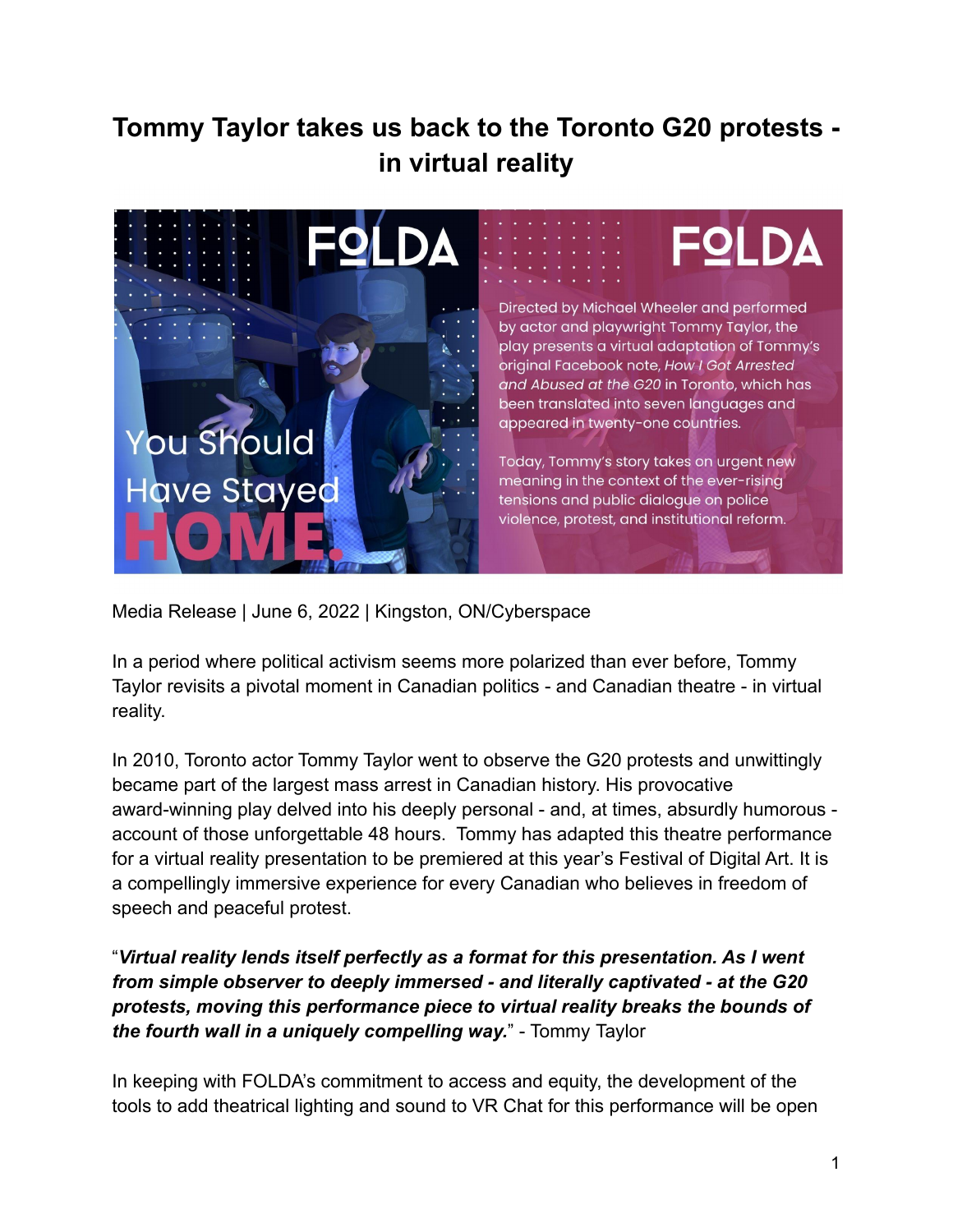source and available for VR artists. This is unusual in the programming world where developers and producers can be highly proprietary over their work.

*You Should Have Stayed Home* will have four showtimes throughout the festival in VR as well as an in-person livestream at the Film & Media Lab in the Isabel Bader Centre for the Performing Arts. The piece will be ASL Interpreted with captions available.

Like all FOLDA performances, tickets are pay-what-you-choose \$15/ \$25 / \$50 and are on sale now.

For media inquiries, please contact: Erin Brandt Filliter | [erin@porterobrien.com](mailto:erin@porterobrien.ca) | 613-295-5637

#### Performance description:

*BETA— An auto-biographical re-telling of the frightening events that took place on the streets of Toronto during the 2010 G20 summit protests, which saw the largest mass arrest in Canadian history and resulted in a \$14.6M class action lawsuit. We join Tommy Taylor as he recounts his journey attending his first ever protest in the "Free Speech Zone" at Queen's Park before being swept up in a mass arrest and detained at the Eastern Avenue Detention Centre.*

*Originally a stage play that toured Canada in 2013, You Should Have Stayed Home now occurs in virtual reality and is presented in three modes:*

*In-person audiences at The Isabel Bader Centre for the Performing Arts can watch Tommy Taylor perform in-person, while the action unfolds in VR on screen; 10 audience members can join the performance in VR using an internet-connected VR headset (Quest, Vive, etc.); and On Friday June 10, a livestream will combine in-person and VR footage to be experienced remotely on-screen.*

*Directed by Michael Wheeler and performed by actor and playwright Tommy Taylor, the play presents a virtual adaptation of Tommy's original Facebook note, How I Got Arrested and Abused at the G20 in Toronto, which has been translated into seven languages and appeared in twenty-one countries. Today, Tommy's story takes on urgent new meaning in the context of the ever-rising tensions and public dialogue on police violence, protest, and institutional reform.*